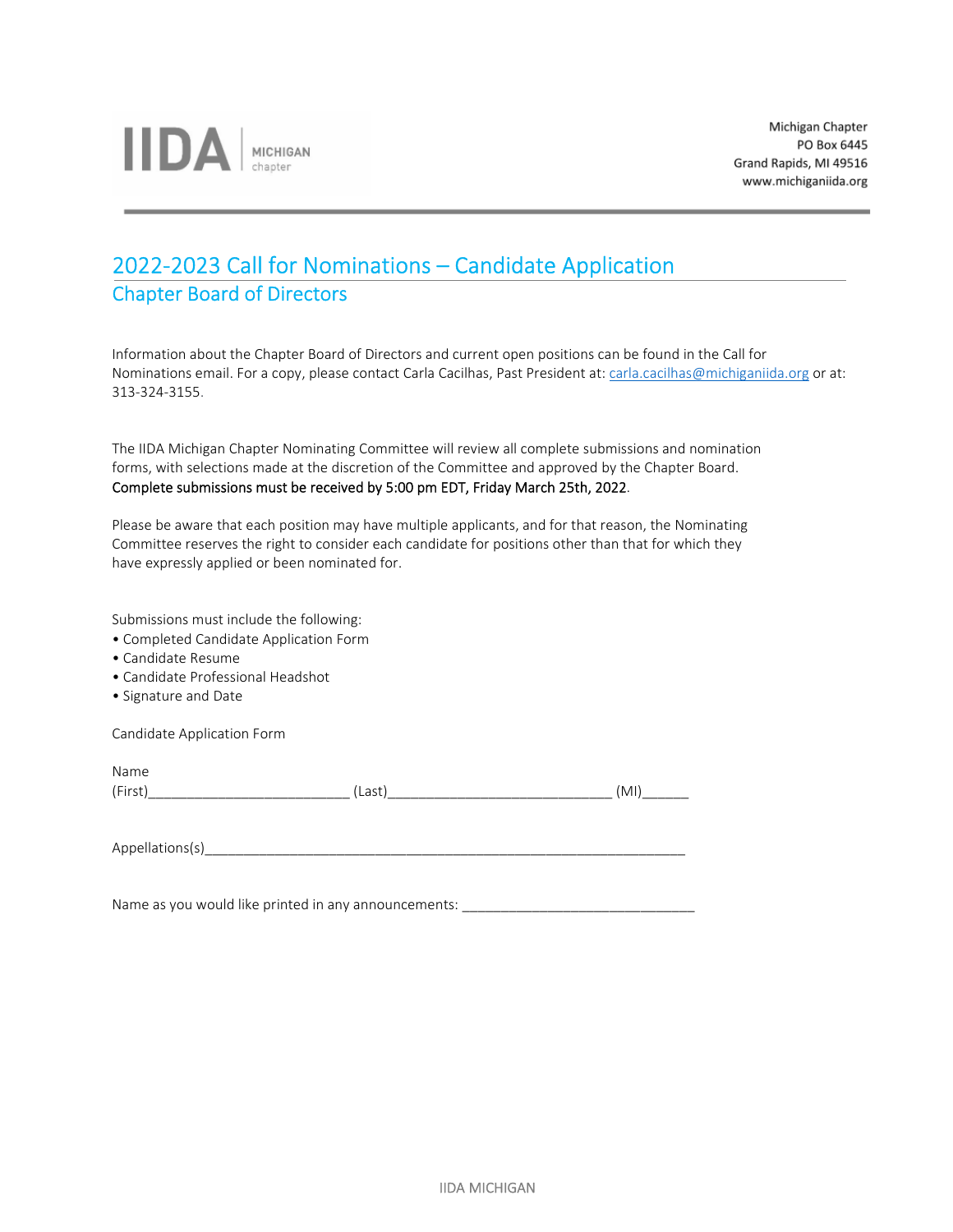

Michigan Chapter PO Box 6445 Grand Rapids, MI 49516 www.michiganiida.org

Select the Position(s) of interest:

- \_\_\_\_President Elect 1 yr term of a 3 yr tenure (Pres Elect, President, Past President)
- Vice President of Student Affairs 2 yr term
- \_\_\_\_Vice President of Professional Development 2 yr term
- Director of Graphics 1yr term
- \_\_\_\_Director of Advocacy 1yr term
- \_\_\_\_City Center Director Grand Rapids 1yr term
- \_\_\_\_City Center Director Detroit 1yr term

IIDA Member # \_\_\_\_\_\_\_\_\_\_\_\_\_\_\_\_\_\_\_\_\_\_\_ (unsure? Contact IIDA MI to request your member number: info@michiganiida.org)

Member since \_\_\_\_\_\_\_\_\_\_\_\_\_\_\_\_\_\_\_\_\_\_\_\_

Phone  $(\_\_) \_\_$ -

Email \_\_\_\_\_\_\_\_\_\_\_\_\_\_\_\_\_\_\_\_\_\_\_\_\_\_\_\_\_\_\_

Address \_\_\_\_\_\_\_\_\_\_\_\_\_\_\_\_\_\_\_\_\_\_\_\_\_\_\_\_\_

\_\_\_\_\_\_\_\_\_\_\_\_\_\_\_\_\_\_\_\_\_\_\_\_\_\_\_\_\_\_\_\_\_\_\_\_

\_\_\_\_\_\_\_\_\_\_\_\_\_\_\_\_\_\_\_\_\_\_\_\_\_\_\_\_\_\_\_\_\_\_\_\_

\_\_\_\_\_\_\_\_\_\_\_\_\_\_\_\_\_\_\_\_\_\_\_\_\_\_\_\_\_\_\_\_\_\_\_\_

Please Include a Professional Headshot as part of your application.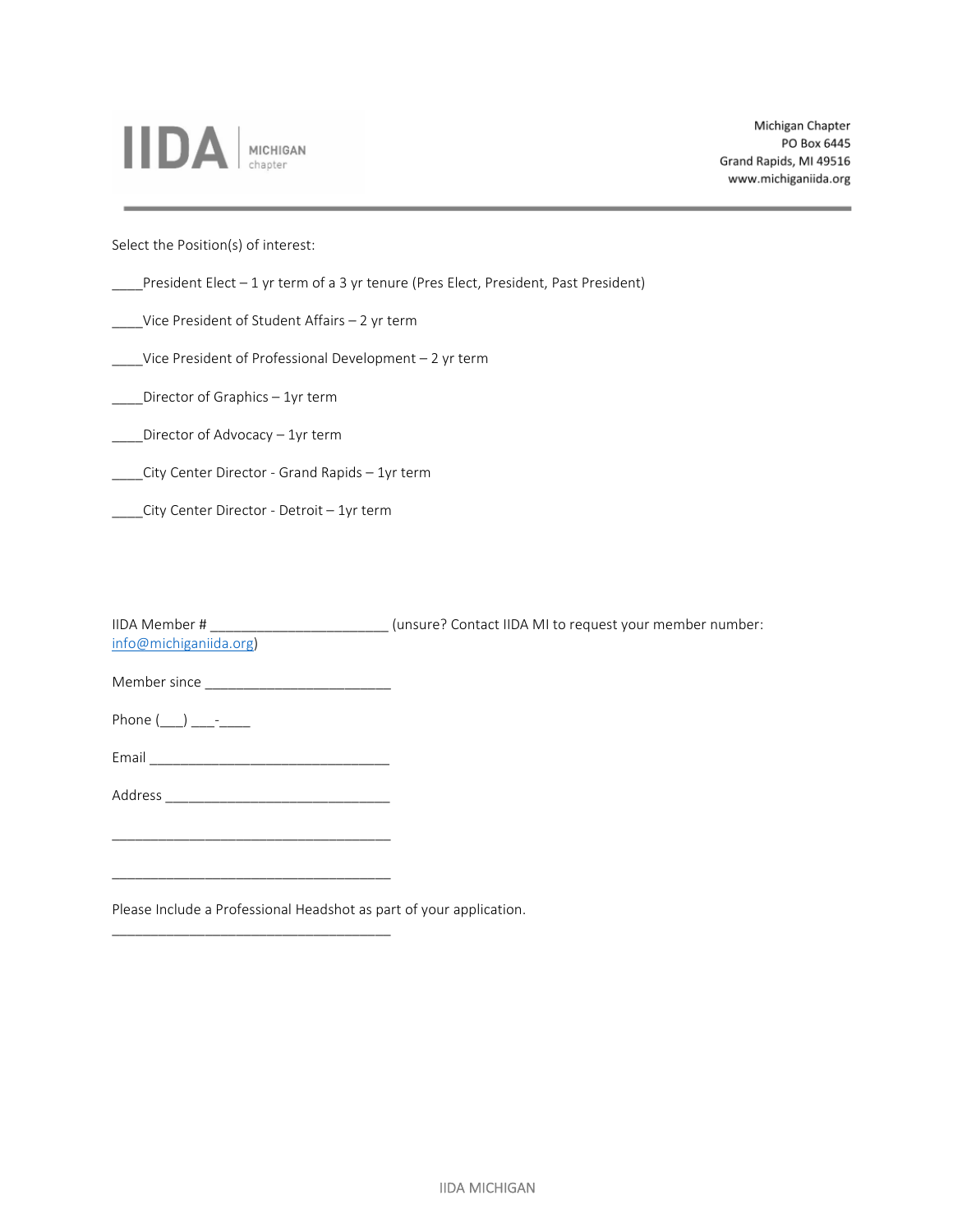

Michigan Chapter PO Box 6445 Grand Rapids, MI 49516 www.michiganiida.org

The 2022 - 2023 Board commitment begins July 1, 2021 with the summer planning retreat taking place at the beginning of August. The Annual Meeting will occur after the Golf Outing in July.

Please indicate any dates you are unavailable in July and August that would prevent you from attending either the Annual Meeting and / or the summer planning retreat \_\_\_\_\_\_\_\_\_\_\_\_\_\_\_\_\_\_\_\_\_\_\_\_

RESUME:

Education:

(college / degree(s) / dates)

Professional Experience:

(employer / position(s) / dates)

Community involvement

Additional

(credentials / skills / honors / activities)

IIDA involvement and participation

Statement of interest

<u> 1989 - Johann John Stoff, deutscher Stoff als der Stoff als der Stoff als der Stoff als der Stoff als der Stoff</u>